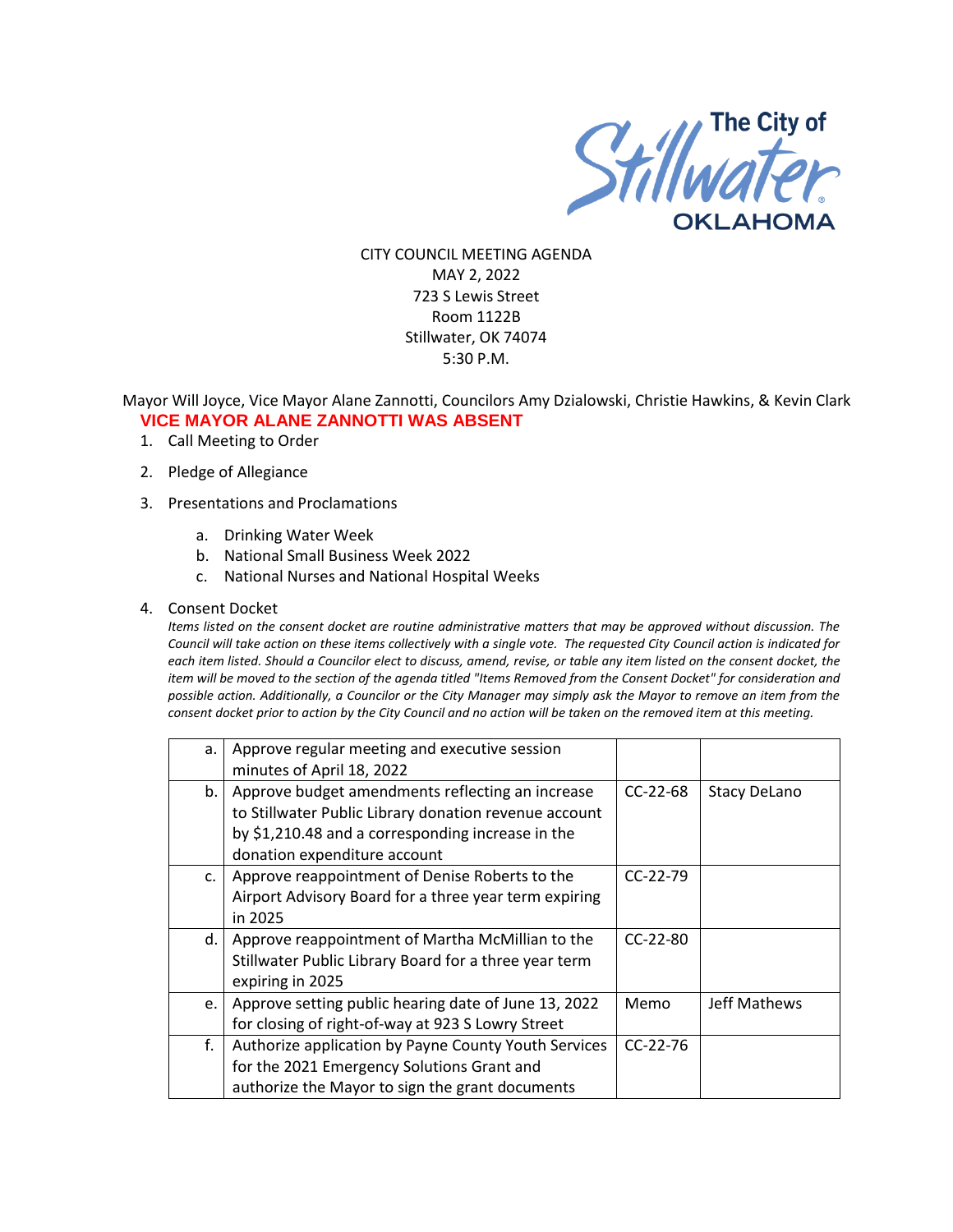| g.                                              | Authorize application by Mission of Hope for the         | $CC-22-75$ |                      |
|-------------------------------------------------|----------------------------------------------------------|------------|----------------------|
|                                                 | 2021 Emergency Solutions Grant and authorize the         |            |                      |
|                                                 | Mayor to sign the grant documents                        |            |                      |
| h.                                              | Approve engagement of BT&Co to perform the audit         | $CC-22-64$ | <b>Christy Cluck</b> |
|                                                 | for the City of Stillwater and related Trust Authorities |            |                      |
|                                                 | for the fiscal year ending June 30, 2022                 |            |                      |
| İ.                                              | Accept the permanent sewer and temporary                 | $CC-22-73$ | David Barth          |
|                                                 | construction easements required for the Sanitary         |            |                      |
|                                                 | Sewer Interceptor Replacement Project located at         |            |                      |
|                                                 | 2425 W. Lakeview and authorize the Mayor to              |            |                      |
|                                                 | execute the easement documents                           |            |                      |
| j.                                              | Approve setting public hearing date of June 6, 2022      | Memo       | Jeff Mathews         |
|                                                 | for closing of utility easement directly east of Cancer  |            |                      |
|                                                 | <b>Center at Stillwater Medical Center</b>               |            |                      |
| <b>CONSENT DOCKET APPROVED AS PRESENTED 4-0</b> |                                                          |            |                      |

# 5. Public Comment on Items not Schedules for Public Hearings

*Stillwater City Code, Section 2-53(a) & (b), provides that taxpayers or residents of the city, or their authorized legal representatives, may address the Council at a regularly scheduled meeting on any item of business listed on the meeting agenda provided they have submitted a written request prior to the meeting either online at Request to* [speak form](http://stillwater.org/page/home/government/mayor-city-council/meetings-agendas-minutes/online-request-to-speak-at-city-council) *or via the form found in the lobby outside Council chambers prior to meetings.*

### 6. Items Removed from Consent Docket

*Items removed from the consent docket are placed on this section of the agenda for discussion, revision, amendment and/or tabling prior to action by the City Council. The City Council may take action, including a vote or series of votes, on items removed to this section of the agenda after the requested discussion, revision or amendment.*

#### 7. Public Hearings

*The Council will hear public comments, discuss, and take action including a vote or series of votes on each item listed as presented or as amended by the City Council unless the agenda entry specifically states that no action will be taken.*

| a. | Receive public comment regarding a proposed       | $CC-22-74$ | <b>Christy Cluck</b>  |
|----|---------------------------------------------------|------------|-----------------------|
|    | operating budget for fiscal year 2022-23          |            |                       |
|    | <b>REPORT ONLY</b>                                |            |                       |
|    | b.   Receive public comment regarding proposed    |            | <b>Melissa Reames</b> |
|    | amendment to the 2022 amended Stillwater          |            |                       |
|    | (Re)Investment Plan (a Stillwater Downtown/Campus |            |                       |
|    | Link Project Plan)                                |            |                       |
|    | <b>REPORT ONLY</b>                                |            |                       |

## 8. General Orders

*The Council will hear a staff presentation, discuss, and take action including a vote or series of votes on each item listed as presented or as amended or revised by the City Council unless the agenda entry specifically states that no action will be taken. The requested City Council action is indicated in each agenda entry but may be amended or revised prior to action by the City Council.* 

| a.   Approve budget amendment appropriating an     | CC-22-66 | Foster Becquet |
|----------------------------------------------------|----------|----------------|
| additional \$36,156 for completion of payment to   |          |                |
| Contech for the North Apron reconstruction project |          |                |
| at Stillwater Regional Airport                     |          |                |
| <b>APPROVED 4-0</b>                                |          |                |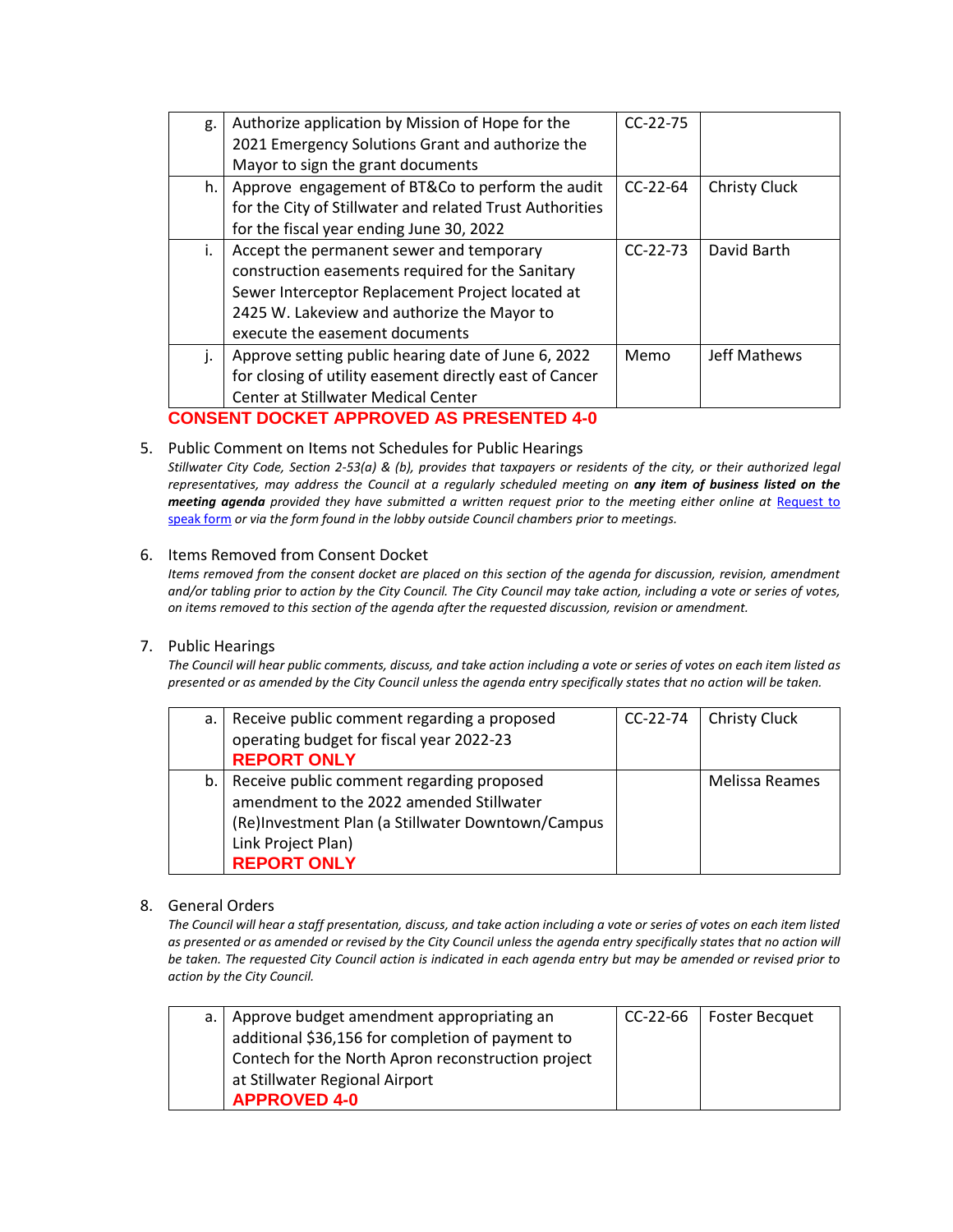| b. | Approve budget amendments reflecting increased             | CC-22-65   | <b>Christy Driskel</b> |
|----|------------------------------------------------------------|------------|------------------------|
|    | revenue from reinsurance claims reimbursements in          |            |                        |
|    | the amount of \$342,514 and increased expenditures         |            |                        |
|    | in the amount of \$850,000 from the Self-Insurance         |            |                        |
|    | Fund reserves for health insurance expenditures            |            |                        |
|    | through June 30, 2022                                      |            |                        |
|    | <b>APPROVED 4-0</b>                                        |            |                        |
| c. | Approve third quarter financial report                     | CC-22-81   | <b>Christy Cluck</b>   |
|    | <b>APPROVED 4-0</b>                                        |            |                        |
| d. | Update on Strategic Plan for 2022-2026                     | CC-22-78   | <b>Becky Taylor</b>    |
|    | <b>UPDATE ONLY/NO ACTION TAKEN</b>                         |            |                        |
| e. | Approve bid recommendation to award Bid #15-               | $CC-22-70$ | Paul Priegel           |
|    | 21/22 to M-B Companies in an amount of \$695,234           |            |                        |
|    | for the purchase of snow removal equipment at              |            |                        |
|    | Stillwater Regional Airport and authorize the Mayor        |            |                        |
|    | to sign grant documents                                    |            |                        |
|    | <b>APPROVED 4-0</b>                                        |            |                        |
| f. | Approve bid recommendation to award bid to Wise            | $CC-22-71$ | Paul Priegel           |
|    | Electric in an amount of \$260,375 for base bid and        |            |                        |
|    | alternate 1 for electrical and lighting upgrades at        |            |                        |
|    | Stillwater Regional Airport and authorize the Mayor        |            |                        |
|    | to sign grant documents                                    |            |                        |
|    | <b>APPROVED 4-0</b>                                        |            |                        |
| g. | Approve recommendation to award bid to Capstone            | CC-22-77   | Paul Priegel           |
|    | Roofing, LLC. in the amount of \$233,173.14 for roof       |            |                        |
|    | repairs at Stillwater Regional Airport and authorize       |            |                        |
|    | the City Manager to execute contract documents             |            |                        |
|    | <b>APPROVED 4-0</b>                                        |            |                        |
| h. | Approve budget amendments reflecting grant funds           | $CC-22-72$ | <b>Stacy DeLano</b>    |
|    | of \$40,000 received from the American Rescue Plan         |            |                        |
|    | Act through the Oklahoma Department of Libraries           |            |                        |
|    | and Institute for Museum and Library Services for the      |            |                        |
|    | purchase of materials for the eMedia project               |            |                        |
|    | <b>APPROVED 4-0</b>                                        |            |                        |
| i. | Approve budget amendments reflecting a \$45,000            | $CC-22-69$ | <b>Stacy DeLano</b>    |
|    | increase in the federal grant revenue account and a        |            |                        |
|    | \$45,000 increase in the grant expenditure account for     |            |                        |
|    | purchase of downloadable materials for the                 |            |                        |
|    | Oklahoma Virtual Library                                   |            |                        |
|    | <b>APPROVED 4-0</b>                                        |            |                        |
| j. | Approve budget amendment appropriating funds for           |            | Melissa Reames         |
|    | the purchase of property located at 2208 W 6 <sup>th</sup> |            |                        |
|    | Avenue for \$262,500 plus up to \$2,500 for closing        |            |                        |
|    | costs and 2214 W $6th$ Avenue for \$225,000 plus up to     |            |                        |
|    | \$2,500 for closing costs as part of ODOT's Hwy 51 ( $6th$ |            |                        |
|    | Avenue) reconstruction project and authorize the City      |            |                        |
|    | Manager to sign related documents                          |            |                        |
|    | <b>APPROVED 4-0</b>                                        |            |                        |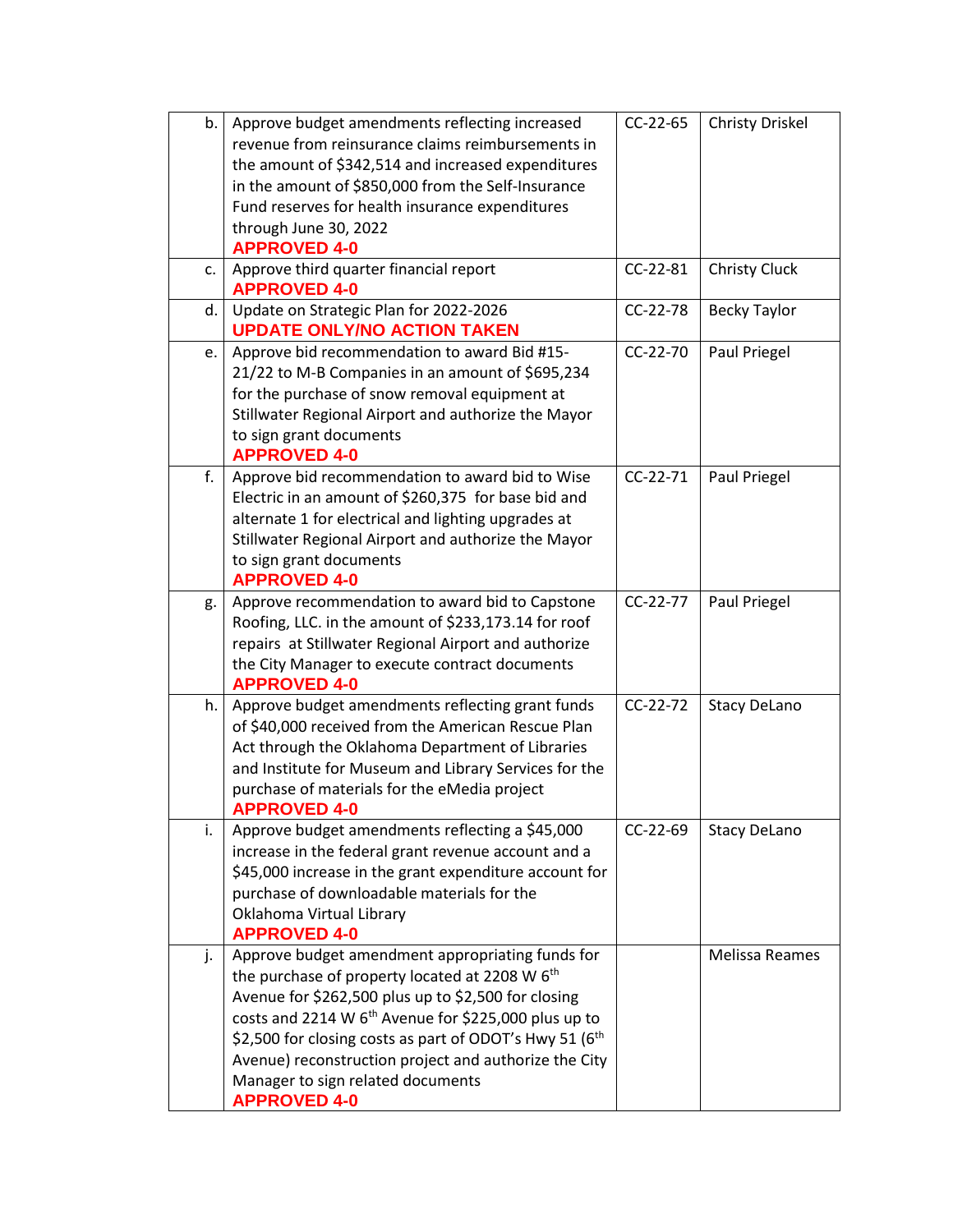## 9. Resolutions

*The City Council will hear a staff presentation, discuss, and take action including a vote or series of votes on each resolution listed as presented or as amended or revised by the City Council.* 

| a.      | RESOLUTION NO. CC-2022-12: A RESOLUTION          | $CC-22-67$ | Paul Priegel   |
|---------|--------------------------------------------------|------------|----------------|
|         | ACKNOWLEDGING CITY COUNCIL AUTHORIZATION         |            |                |
|         | AND APPROVAL FOR THE SUBMISSION OF AN            |            |                |
|         | APPLICATION FOR FISCAL YEAR 2022 BIPARTISAN      |            |                |
|         | INFRASTRUCTURE LAW (BIL) FUNDS ADMINISTERED      |            |                |
|         | BY THE FEDERAL AVIATION ADMINISTRATION FOR       |            |                |
|         | AIRPORT INFRASTRUCTURE IMPROVEMENTS AT           |            |                |
|         | STILLWATER REGIONAL AIRPORT                      |            |                |
|         | <b>ADOPTED 4-0</b>                               |            |                |
| $b_{1}$ | RESOLUTION NO. CC-2022-13: A RESOLUTION FIXING   |            | Melissa Reames |
|         | THE AMOUNT OF BONDS TO MATURE EACH YEAR,         |            |                |
|         | FIXING THE TIME AND PLACE THE BONDS ARE TO BE    |            |                |
|         | SOLD AND AUTHORIZING THE CLERK TO GIVE NOTICE OF |            |                |
|         | SAID SALE AS REQUIRED BY LAW                     |            |                |
|         | <b>ADOPTED 3-0 CLARK RECUSED FROM VOTING</b>     |            |                |

## 10. Ordinances

*The City Council will hear a staff presentation, discuss, and take action including a vote or series of votes on each ordinance listed as presented or as amended or revised by the City Council.*

### First Read

| a. | ORDINANCE NO. 3494: AN ORDINANCE AMENDING            | Melissa |
|----|------------------------------------------------------|---------|
|    | ORDINANCE NO. 3407 TO APPROVE THE 2022 AMENDED       | Reames  |
|    | STILLWATER (RE)INVESTMENT PLAN (A STILLWATER         |         |
|    | DOWNTOWN/CAMPUS LINK PROJECT PLAN) PURSUANT TO       |         |
|    | THE OKLAHOMA LOCAL DEVELOPMENT ACT; DESIGNATING      |         |
|    | AND ADOPTING A PROPOSED INCREMENT DISTRICT AND       |         |
|    | ADDITIONAL PROJECT AREA; DEFERRING THE NAMING AND    |         |
|    | ESTABLISHING THE DATE FOR THE CREATION OF THE        |         |
|    | INCREMENT DISTRICT; ADOPTING CERTAIN FINDINGS;       |         |
|    | AUTHORIZING THE CITY OF STILLWATER TO CARRY OUT AND  |         |
|    | ADMINISTER THE PROJECT PLAN; ESTABLISHING A TAX      |         |
|    | APPORTIONMENT FUND; DECLARING APPORTIONED FUNDS      |         |
|    | TO BE SPECIAL FUNDS OF THE CITY OF STILLWATER OR THE |         |
|    | STILLWATER ECONOMIC DEVELOPMENT AUTHORITY;           |         |
|    | AUTHORIZING THE USE OF INCREMENT REVENUES FOR THE    |         |
|    | FINANCING OR PAYMENT OF CERTAIN PROJECT COSTS;       |         |
|    | AUTHORIZING THE STILLWATER ECONOMIC DEVELOPMENT      |         |
|    | AUTHORITY TO CARRY OUT CERTAIN PROVISIONS OF THE     |         |
|    | PROJECT PLAN; RATIFYING AND CONFIRMING THE ACTIONS,  |         |
|    | RECOMMENDATIONS AND FINDINGS OF THE REVIEW           |         |
|    | COMMITTEE AND THE STILLWATER PLANNING COMMISSION;    |         |
|    | DIRECTING CONTINUING APPORTIONMENT; PROVIDING FOR    |         |
|    | SEVERABILITY; AND DECLARING AN EMERGENCY             |         |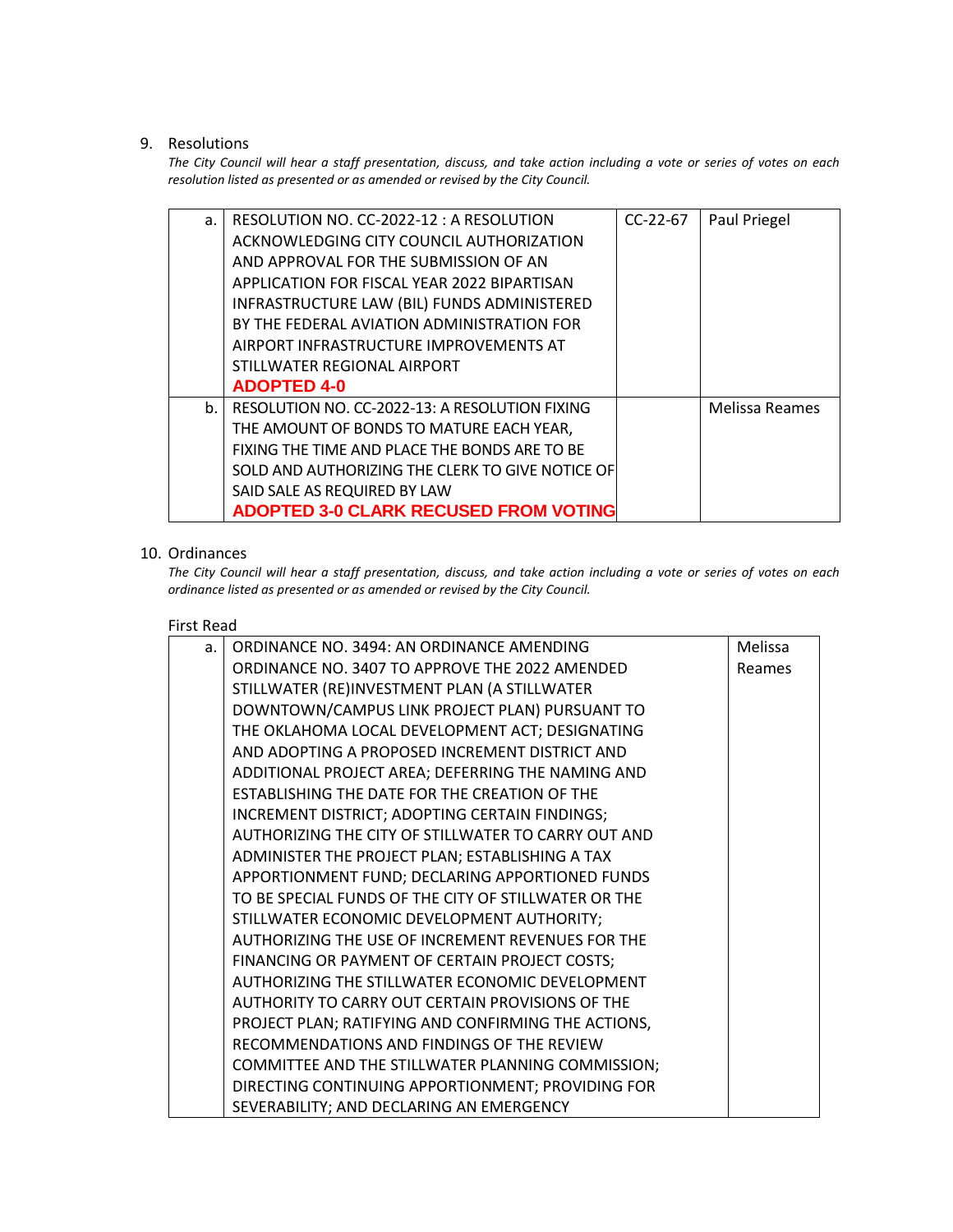## **ADVANCED TO SECOND READING 4-0**

## Second Read

| a. | ORDINANCE NO. 3492: AN ORDINANCE AMENDING THE EMPLOYEE      |  |
|----|-------------------------------------------------------------|--|
|    | RETIREMENT SYSTEM, DEFINED CONTRIBUTION PLAN FOR THE CITY   |  |
|    | OF STILLWATER, OKLAHOMA BY ADOPTING A REVISED AND           |  |
|    | RESTATED RETIREMENT PLAN; PROVIDING RETIREMENT BENEFITS     |  |
|    | FOR ELIGIBLE EMPLOYEES OF THE CITY OF STILLWATER, OKLAHOMA; |  |
|    | PROVIDING FOR PURPOSE AND ORGANIZATION; PROVIDING FOR       |  |
|    | DEFINITIONS; PROVIDING FOR ELIGIBILITY AND PARTICIPATION;   |  |
|    | PROVIDING FOR NON-ALIENATION OF BENEFITS; PROVIDING FOR     |  |
|    | EMPLOYER AND EMPLOYEE CONTRIBUTIONS; PROVIDING FOR          |  |
|    | ACCOUNTING, ALLOCATION, AND VALUATION; PROVIDING BENEFITS;  |  |
|    | PROVIDING FOR REQUIRED NOTICE; PROVIDING FOR AMENDMENTS     |  |
|    | AND TERMINATION; PROVIDING FOR TRANSFER TO AND FROM         |  |
|    | OTHER PLANS; CREATING A RETIREMENT COMMITTEE AND            |  |
|    | PROVIDING FOR POWERS, DUTIES, AND RIGHTS OF RETIREMENT      |  |
|    | COMMITTEE; PROVIDING FOR PAYMENT OF CERTAIN OBLIGATIONS;    |  |
|    | PROVIDING FOR DURATION AND PAYMENT OF EXPENSES; PROVIDING   |  |
|    | FOR EFFECTIVE DATE; PROVIDING FOR VESTING SCHEDULES;        |  |
|    | PROVIDING FOR A FUND TO FINANCE THE SYSTEM TO BE POOLED     |  |
|    | WITH OTHER INCORPORATED CITIES, TOWNS AND THEIR AGENCIES    |  |
|    | AND INSTRUMENTALITIES FOR PURPOSES OF ADMINISTRATION,       |  |
|    | MANAGEMENT, AND INVESTMENT AS PART OF THE OKLAHOMA          |  |
|    | MUNICIPAL RETIREMENT FUND; PROVIDING FOR PAYMENT OF ALL     |  |
|    | CONTRIBUTIONS UNDER THE SYSTEM TO THE OKLAHOMA              |  |
|    | MUNICIPAL RETIREMENT FUND FOR MANAGEMENT AND                |  |
|    | INVESTMENT; PROVIDING FOR REPEALER AND SEVERABILITY; AND    |  |
|    | ADOPTING THOSE AMENDMENTS MANDATED BY THE INTERNAL          |  |
|    | REVENUE CODE.                                               |  |
|    | <b>ADOPTED 4-0</b>                                          |  |
| b. | ORDINANCE NO. 3493: AN ORDINANCE AMENDING THE EMPLOYEE      |  |
|    | RETIREMENT SYSTEM, DEFINED CONTRIBUTION PLAN FOR THE CITY   |  |
|    | OF STILLWATER, OKLAHOMA BY ADOPTING A REVISED AND           |  |
|    | RESTATED RETIREMENT PLAN; PROVIDING RETIREMENT BENEFITS     |  |
|    | FOR ELIGIBLE EMPLOYEES OF THE CITY OF STILLWATER, OKLAHOMA; |  |
|    | PROVIDING FOR PURPOSE AND ORGANIZATION; PROVIDING FOR       |  |
|    | DEFINITIONS; PROVIDING FOR ELIGIBILITY AND PARTICIPATION;   |  |
|    | PROVIDING FOR NON-ALIENATION OF BENEFITS; PROVIDING FOR     |  |
|    | EMPLOYER AND EMPLOYEE CONTRIBUTIONS; PROVIDING FOR          |  |
|    | ACCOUNTING, ALLOCATION, AND VALUATION; PROVIDING BENEFITS;  |  |
|    | PROVIDING FOR REQUIRED NOTICE; PROVIDING FOR AMENDMENTS     |  |
|    | AND TERMINATION; PROVIDING FOR TRANSFER TO AND FROM         |  |
|    | OTHER PLANS; CREATING A RETIREMENT COMMITTEE AND            |  |
|    | PROVIDING FOR POWERS, DUTIES, AND RIGHTS OF RETIREMENT      |  |
|    | COMMITTEE; PROVIDING FOR PAYMENT OF CERTAIN OBLIGATIONS;    |  |
|    | PROVIDING FOR DURATION AND PAYMENT OF EXPENSES; PROVIDING   |  |
|    | FOR EFFECTIVE DATE; PROVIDING FOR VESTING SCHEDULES;        |  |